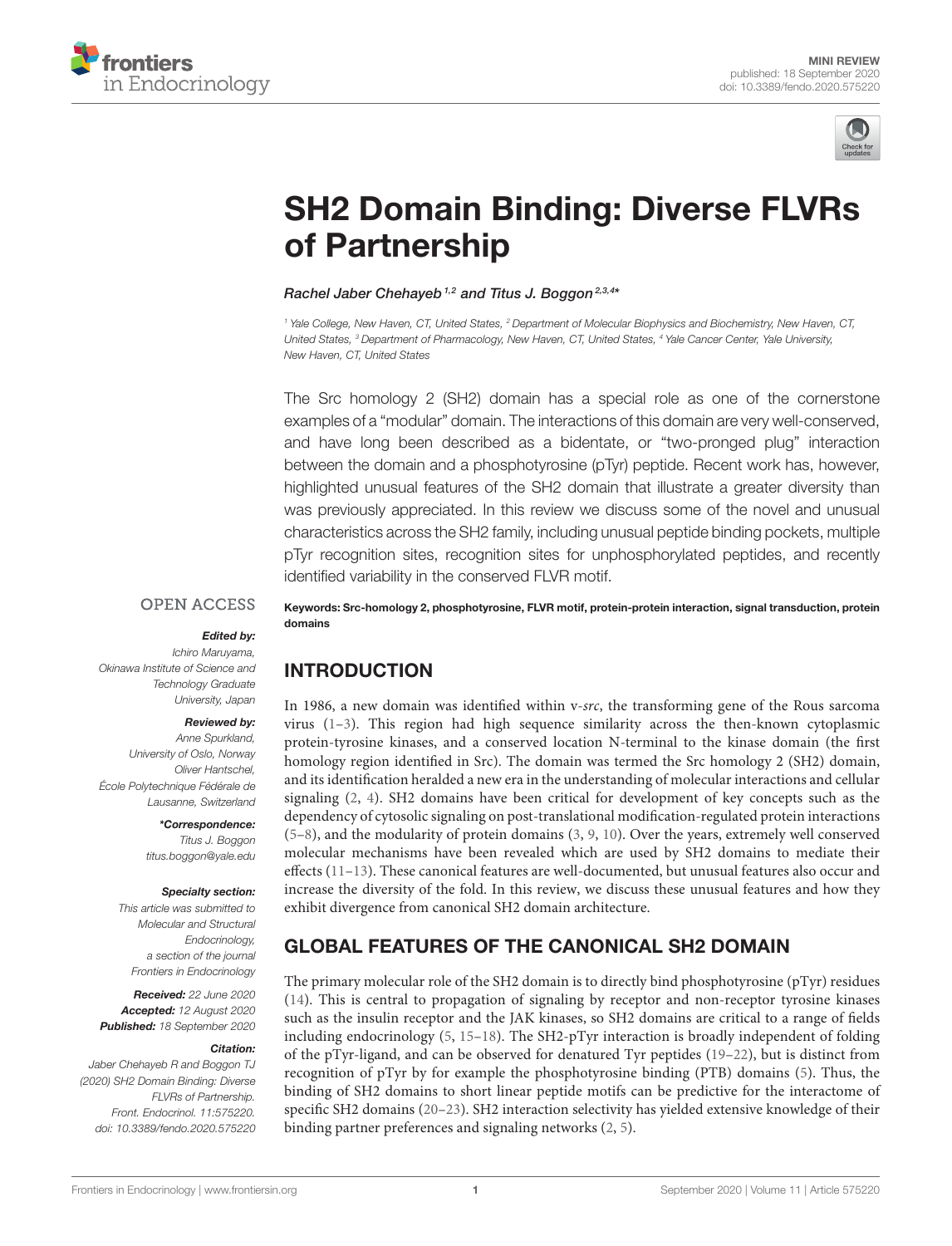The mechanisms for SH2-ligand interaction are well-defined, with the first cohort of structures for this ∼100 amino acid fold determined in 1992 and 1993 [\(24](#page-5-17)[–28\)](#page-5-18). These structures showed that the SH2 domain consists of a central β-sheet flanked by two α-helices. They revealed that the phosphorylated peptide binds perpendicularly to the β-sheet and docks into two abutting recognition sites formed by the β-sheet with each of the α-helices. This bidentate, or "two-pronged plug" [\(26\)](#page-5-19), interaction provides both a deep basic pTyr binding site, and a specificity pocket that usually recognizes an amino acid three residues C-terminal to the pTyr (termed the  $+3$  position), a mode of interaction that is consistent in vitro and in cells [\(3,](#page-5-1) [21,](#page-5-20) [22,](#page-5-14) [29\)](#page-5-21) (**[Figure 1A](#page-2-0)**). The nomenclature for the fold defines the antiparallel β-strands as βA-βG and the helices as αA and αB, with loops named by the flanking secondary structure (**[Figure 1B](#page-2-0)**) [\(28\)](#page-5-18). Thus, the pTyr pocket is canonically defined by residues of αA, βB, βC, βD, and by the BC "phosphate binding loop" (**[Figure 1C](#page-2-0)**); and the specificity pocket by residues of αB, βG, and the BG and EF loops.

Evolutionarily, the SH2 domains appear early in the eukaryotic phylogenetic tree and are thought to have coevolved with tyrosine kinases to the complex array of pTyrresponsive signaling is found in humans [\(30,](#page-5-22) [31\)](#page-5-23). Indeed, an ancestral SH2 domain appears to have been identified in SPT6, a transcription elongation factor universally present from yeast to humans. As discussed below, SPT6 maintains the overall SH2 fold but binds to phospho-serine and phosphothreonine thus providing a stepping stone to pTyr binding [\(31,](#page-5-23) [32\)](#page-5-24). Unusual SH2 domains have also been acquired and evolved by some bacteria, presumably for invasive purposes, and below we discuss some of those contained in the Legionella genome [\(33,](#page-5-25) [34\)](#page-5-26).

# ARGININE βB5 (THE FLVR OF AN SH2 DOMAIN) AND OTHER CONSERVED FEATURES

Within the canonically defined pTyr pocket there are conserved residue motifs [\(21\)](#page-5-20). The most critical motif for pTyr binding includes an arginine at the fifth position of βB, βB5, as part of a highly conserved "FLVR" or "FLVRES" amino acid motif [\(12,](#page-5-27) [25\)](#page-5-28) (**[Figure 1C](#page-2-0)**). As much as half of the free energy of binding is lost on point mutation of this residue [\(35,](#page-6-0) [36\)](#page-6-1) resulting in a 1,000-fold reduction in binding affinity [\(25,](#page-5-28) [26\)](#page-5-19), and it provides a floor at the base of the deep pTyr pocket which allows specificity toward pTyr over pSer/pThr [\(4,](#page-5-3) [8\)](#page-5-5). The FLVR arginine residue is considered key to pTyr recognition, and is conserved in all but 3 of the 120+ human SH2 domains [\(31\)](#page-5-23).

Other conserved residues which often work in concert with βB5 to coordinate pTyr have been identified. The most prominent are basic residues (arginine or lysine) at positions αA2 and βD6 (**[Figure 1C](#page-2-0)**). Coordination of pTyr by both αA2 and βD6 is rarely observed in the same SH2 domain and this observation has allowed the definition of two major classes, the Src-like (with a basic residue at αA2), and the SAP-like (with a basic residue at βD6) SH2 domains, referencing two of the most well studied members of the family [\(33\)](#page-5-25). Experimentally, however, Arg βB5 is the residue most often targeted by point mutagenesis to interrupt SH2-pTyr binding [\(37,](#page-6-2) [38\)](#page-6-3).

Outside of the canonical binding site, which provides recognition of the pTyr and  $+3$  positions, interfaces have been found to contribute to binding at a range extending to the −6 and +6 positions [\(7,](#page-5-29) [21\)](#page-5-20). Larger interaction and alternative surfaces have also been observed, for example to achieve high FGFR1 selectivity the N-terminal SH2 domain of PLCγ1 uses an extended surface, but its C-terminal SH2 domain does not and is consequently a weaker binder [\(39\)](#page-6-4). An alternate surface is also used by the SAP SH2 domain which interacts with the SH3 domain of Fyn using a region distal to its pTyr binding site [\(40\)](#page-6-5). Despite these findings, however, the foundational conserved mode of binding for most SH2 domains to pTyr ligands is centered on the interactions of pTyr and the +3 position. Nonetheless, over the course of study of SH2 domains exceptions to these general rules have been observed.

## UNUSUAL SH2 DOMAINS

The exceptions to the canonical "two-pronged plug" binding observed thus far create a diversity in the recognition patterns by which SH2 domains can bind their partners. These exceptions include unusual binding pockets, unique specificities, and dependency of oligomeric state for binding. Below, we highlight some of the mechanisms SH2 domains use to select binding partners and discuss diversity within the pTyr binding site, starting with ancestral SH2 domains before proceeding to eukaryotic SH2 domains.

#### Ancestral and Borrowed SH2 Domains

Probably the most ancient SH2 domain discovered to date is found in SPT6, an essential transcription elongation protein. This protein contains tandem SH2 domains which are the only two SH2 domains in yeast. They pack against one another and recognize extended phosphorylated serine and threonine peptides of RNA polymerase II [\(41\)](#page-6-6). The C-terminal SH2 domain lacks a canonical phospho-binding site [\(32,](#page-5-24) [42\)](#page-6-7), but instead has a pocket on its back side which binds a pSer in its binding partner. In contrast, the N-terminal SH2 domain has a near canonical phospho-binding pocket which recognizes pThr, and its recent structure-guided analysis showed that the N-SH2 pocket preferentially binds pThr followed

**Abbreviations:** APS, Adapter protein with pleckstrin homology and Src homology 2 domains; FGFR1, Fibroblast growth factor receptor 1; Gads, Grb2-related adaptor downstream of Shc; Grb2, Growth factor receptorbound protein 2; ITAM, Immunoreceptor tyrosine-based activation motif; JAK, Janus kinase; LeSH, Legionella SH2; PDGF, Platelet-derived growth factor; PLCγ1, 1-phosphatidylinositol 4,5-bisphosphate phosphodiesterase gamma-1; PTB, phosphotyrosine binding domain; pTyr, Phosphotyrosine; RIN2, Ras and Rab interactor 2; SAP, SLAM-associated protein; SH2, Src homology 2; SH2D5, SH2 domain-containing protein 5; SLAM, Signaling lymphocytic activation molecule; SPT6, Transcription elongation factor SPT6; Syk, Spleen tyrosine kinase; TYK2, Non-receptor tyrosine-protein kinase TYK2; XLP, X-linked lymphoproliferative syndrome; ZAP-70, ζ-chain associated protein of 70kDa.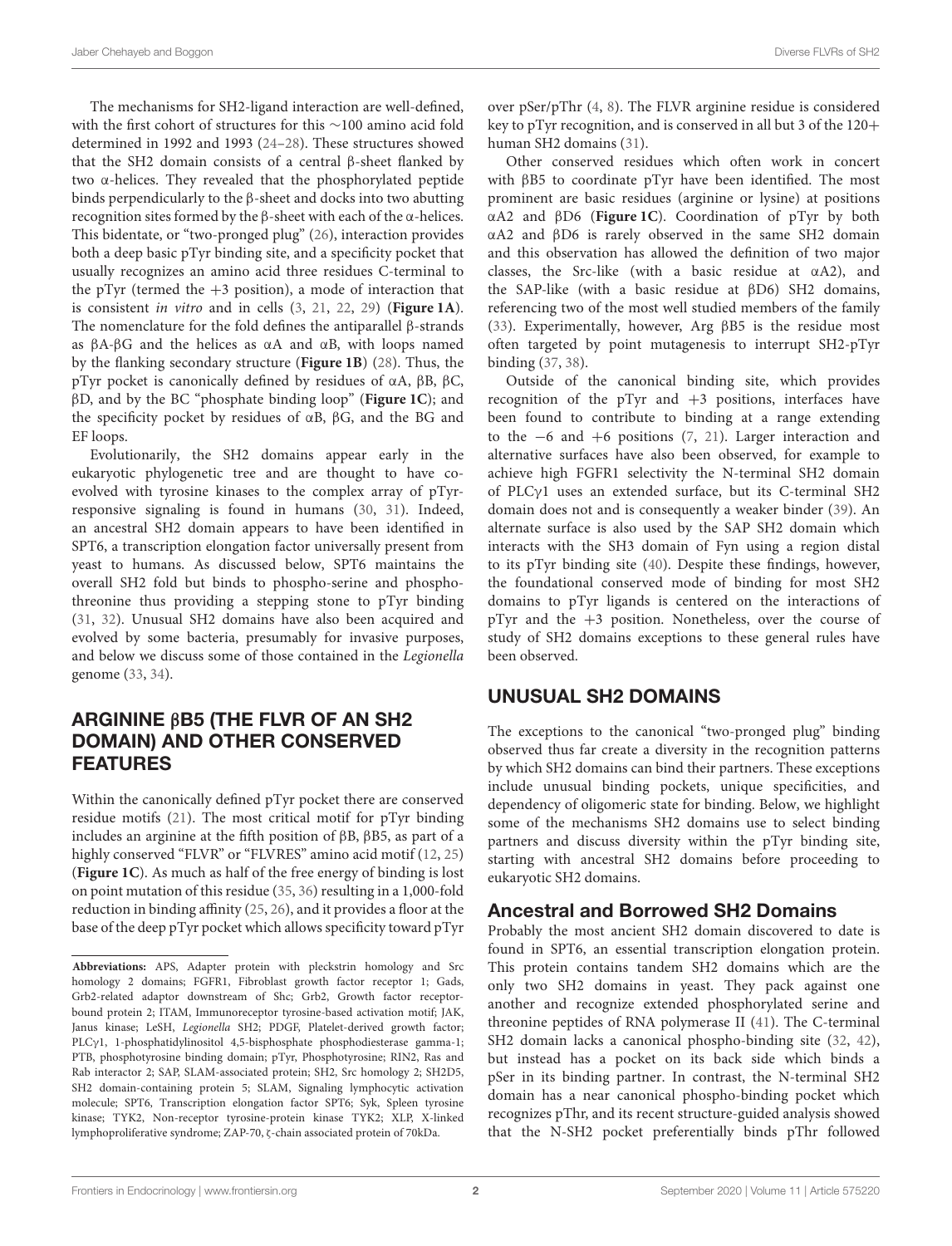

<span id="page-2-0"></span>by Tyr [\(41\)](#page-6-6). This pT-X-Y motif makes use of the FLVR arginine to coordinate the pThr's phosphate, but the Tyr is also oriented into this pocket in a manner similar to the aromatic region of a canonical pTyr-SH2 interaction. The coordination of both pThr and Tyr by SPT6 therefore resembles a canonical pTyr-SH2 interaction, making this potentially the evolutionary stepping-stone to SH2-mediated pTyr recognition [\(41\)](#page-6-6) (**[Figure 2A](#page-3-0)**).

In Gram-negative bacteria, a large number of SH2 domains have been discovered in the Legionella pneumophila genome [\(33\)](#page-5-25). These are probably the result of horizontal gene transfer but expand the SH2 group to prokaryotes. The Legionella SH2 domains bind using a conserved FLVR arginine and coordinate pTyr in the canonical fashion, but show minimal selectivity for residues in the  $+3$  region due to the lack of a specificity pocket. The structure of the LeSH SH2 domain demonstrates this novel architecture, whereby a large insert (located in the same region as the EF loop) is thought to undergo a "clamping" conformational reorganization which grasps the pTyr peptide and facilitates high affinity binding with low sequence selectivity [\(33\)](#page-5-25) (**[Figure 2B](#page-3-0)**). This is a completely divergent mechanism of achieving tight SH2-pTyr binding compared to all other SH2 domains, so it is interesting to speculate on the potential role of these newly identified SH2 domains in hijacking host cell signaling cascades.

## Drivers of Substrate Selectivity

Among eukaryotes there is also great diversity in SH2 selectivity. This is most often driven by the selectivity pocket, and much work has been conducted to delineate the ability of individual SH2 domains to recognize specific sequences particularly at the pTyr  $+3$  position [\(21,](#page-5-20) [29,](#page-5-21) [43\)](#page-6-8), and to understand the structural and molecular basis for these selectivities [\(26,](#page-5-19) [28,](#page-5-18) [44\)](#page-6-9) (**[Figure 2C](#page-3-0)**). These studies have found that for some SH2 domains the mode of peptide binding can be variable. For example, in PLCγ1 a number of pTyr peptides have been shown to bind the FLVR arginine residue but to display significant differences in peptide binding [\(45\)](#page-6-10). In contrast, the adaptor protein Grb2 and its homolog Gads demonstrate high selectivity by using canonical FLVR arginine interactions to recognize pTyr but an altered selectivity pocket, where a Trp residue contributed by the EF loop forces the bound peptide to turn, to achieve a strong preference for Asn at the  $+2$  position [\(46–](#page-6-11) [48\)](#page-6-12) (**[Figure 2D](#page-3-0)**). Furthermore, post-translational modifications can alter peptide selectivity, and this has been observed for multiple members of the Src-family kinase SH2 domains where phosphorylation (for example in Lck at residue Tyr192) alters the selectivity preference at the  $+2/+3$  position [\(49](#page-6-13)-51).

Not all SH2 domains are restricted to binding pTyr. For example, the SH2 domain of SAP is mutated in Xlinked lymphoproliferative syndrome (XLP) and can bind both phosphorylated and non-phosphorylated tyrosine peptides of the lymphocyte receptor SLAM [\(52,](#page-6-15) [53\)](#page-6-16). This ability to bind unphosphorylated Tyr peptides is highly unusual for SH2 domains and is achieved by combining FLVR arginine interactions with either pTyr or Tyr and an extended "threepronged" interaction (**[Figure 2E](#page-3-0)**). SAP uses the pTyr and the  $+3$ hydrophobic pocket to bind SLAM, but also utilizes a pocket which recognizes positions N-terminal to the pTyr [\(52\)](#page-6-15). The extended interaction allows SAP to bind phosphorylated as well as unphosphorylated peptides, albeit with ∼2–5 fold lower affinity than binding to the phosphorylated peptide [\(52,](#page-6-15) [53\)](#page-6-16).

# Binding Dual pTyrs by Tandem SH2 Domains

Some SH2 domains can bind peptides which contain multiple pTyr residues. These include the non-receptor tyrosine kinase ZAP-70, and its homolog, Syk that contain tandem SH2 domains [\(54,](#page-6-17) [55\)](#page-6-18) which form a tight module and are linked by a small interdomain coiled coil domain [\(56\)](#page-6-19). Their role is two-fold; they are critical for autoregulation of catalytic activity by orienting the interdomain coiled coil to pack against the kinase domain,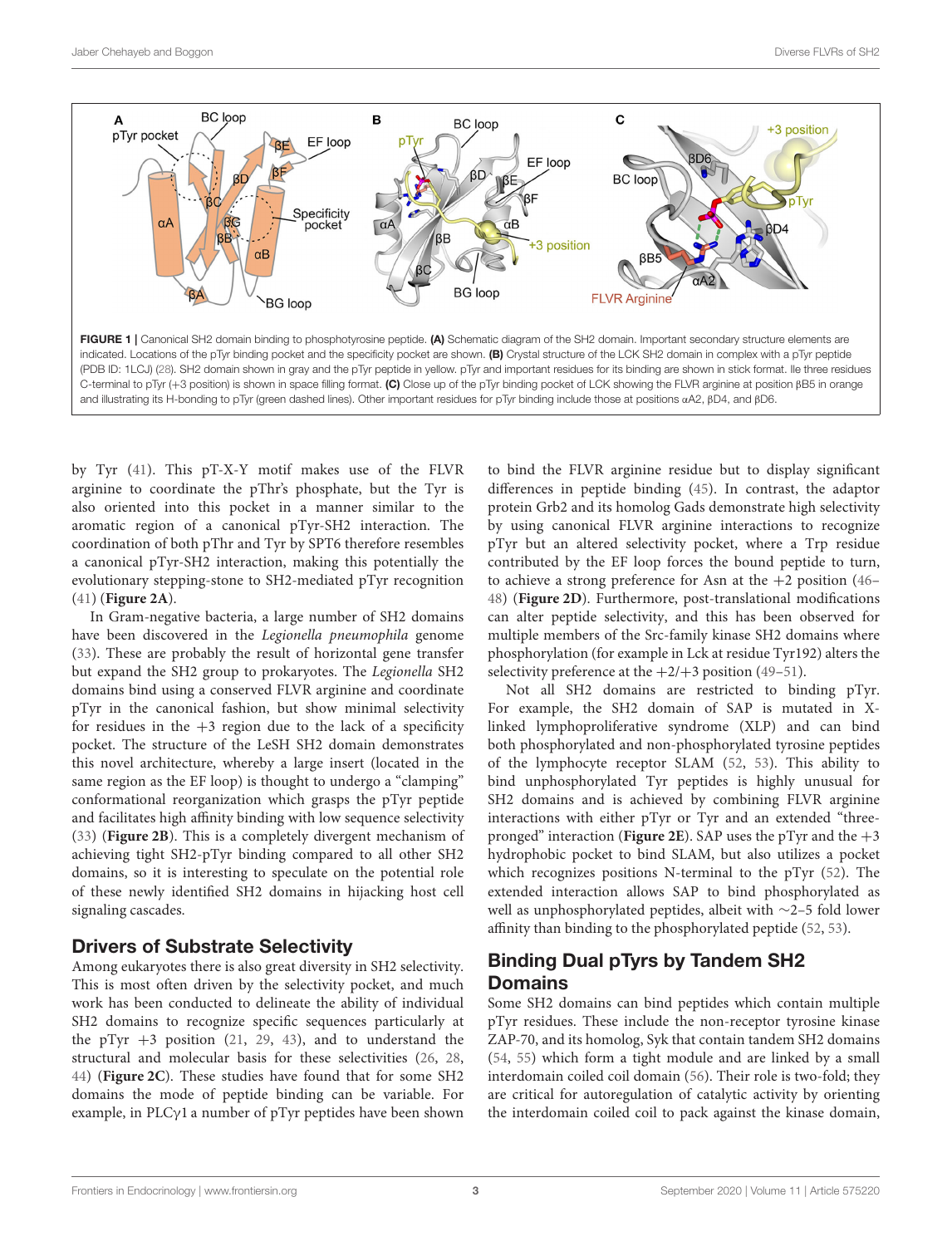

<span id="page-3-0"></span>phosphorylated peptide with αB helix from its dimer partner indicated, βD1 and βD3 are both Lys residues. (I) TYK2 bound to cytokine receptor tail. The FLVR residue is a His (indicated), BC1 is Ser and BC2 is Thr. (J) p120RasGAP (p120) C-SH2 bound to phosphorylated peptide. The BC1 residue is an Asp which makes a salt bridge to the FLVR Arg, βB5. βC5 is a Tyr which blocks pTyr interaction with Arg, βB5. βD4 is Arg and βD6 is Lys, both of which coordinate pTyr.

and they recruit ZAP-70 to doubly-tyrosine phosphorylated ITAM receptors. To bind to ITAM cytoplasmic tails, the Cterminal ZAP-70 SH2 domain uses its conserved FLVR arginine and a canonical "two-pronged plug" type interaction [\(56\)](#page-6-19). In contrast, the N-terminal SH2 domain uses a modified canonical interaction, where the FLVR arginine coordinates pTyr, but the binding site lies at the interface of the two domains and is completed by residues of the C-terminal SH2 domain so that recognition of the second pTyr requires both SH2 domains (**[Figure 2F](#page-3-0)**) [\(56\)](#page-6-19). This intercalated pTyr binding site is functionally important for ZAP-70 because its engagement in the context of ITAM binding induces a significant conformational change which releases autoinhibition and is an important step toward full kinase activity [\(54,](#page-6-17) [55,](#page-6-18) [57\)](#page-6-20).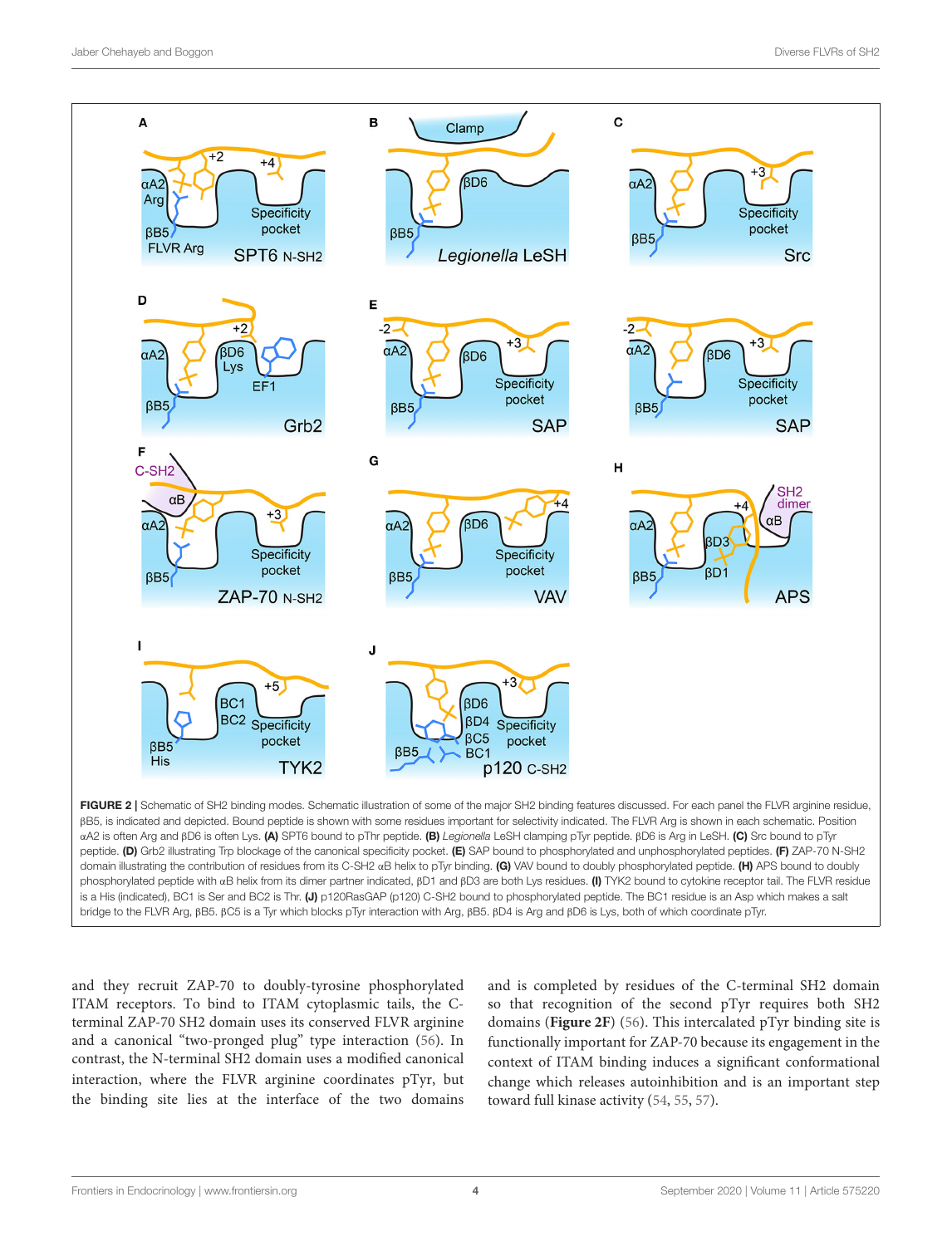# Binding Dual pTyrs by The Same SH2 Domain

Syk is itself phosphorylated, and two of these phosphosites are closely spaced (Y342 and Y346). Recognition of this tandem phosphorylated region is achieved by the SH2 domains of VAV and PLCγ1 [\(58,](#page-6-21) [59\)](#page-6-22) in a phospho-state dependent fashion [\(60\)](#page-6-23). The primary pTyr binding site is canonical and uses the FLVR arginine of VAV/PLCγ1, however, a second pTyr binding site is formed by basic residues of the βD strand and BG loop (**[Figure 2G](#page-3-0)**). Interestingly, binding of the dual phosphopeptide by PLCγ1 SH2 induces significant conformational changes in the domain compared to when it is bound to mono-phosphorylated peptides [\(59\)](#page-6-22). Src has also been shown to be able to bind to dual phosphorylated peptides, and structural and thermodynamic analysis of its binding to a doubly phosphorylated PDGF receptor peptide illustrate the coordination of a second pTyr by a basic residue of the βD strand as a potentially more common mechanism for SH2 domains [\(61\)](#page-6-24).

## Binding Quadruple pTyrs by an SH2 Module

Dual phosphotyrosine binding facilitated by βD residues is further expanded on by the adaptor protein APS, a substrate of insulin receptor tyrosine kinase which binds directly to the phosphorylated "activation loop" of the kinase [\(62\)](#page-6-25). The SH2 domain of this adaptor protein exists as a dimer mediated primarily by its long αB helix [\(62\)](#page-6-25). In the dimer, both extended αB helices reciprocally interrupt the canonical specificity pocket site of the other SH2 domain, so APS has reduced ability to bind to canonical extended backbone pTyr substrates in the normal fashion [\(62,](#page-6-25) [63\)](#page-6-26). Instead, APS binds to two pTyr residues of insulin receptor with a two-pronged site that uses the canonical FLVR arginine pocket and a basic patch created by Lys residues on strand βD (**[Figure 2H](#page-3-0)**). This is a dual pTyr recognition by both copies of the APS dimer that creates a quadruple phosphotyrosine binding module. From a signaling point of view, the quadruple phosphotyrosine binding does not interrupt insulin receptor's kinase activity, instead it facilitates phosphorylation of the APS C-terminal tail and recruitment of further signaling molecules to the insulin receptor [\(15\)](#page-5-11).

# A DIVERSITY OF FLVR

In the above examples, selectivity is mostly driven by alterations in the selectivity pocket or by unusual selectivity sites. These interactions are, however, extremely similar in their utilization of the FLVR arginine to coordinate pTyr (or pThr in SPT6 and Tyr in SAP). In contrast, there are very few SH2 domains which are not conserved at the FLVR arginine and consequently cannot bind pTyr via this residue. In humans these are RIN2, TYK2, and SH2D5; the FLVR arginine is replaced by histidine in RIN2 and TYK2, and a tryptophan in SH2D5. The consequences of this difference have been shown structurally for TYK2, a non-receptor tyrosine kinase of the Janus kinase (JAK) family [\(64\)](#page-6-27). For all four JAKs (JAK1, JAK2, JAK3, and TYK2), the SH2 domain is a subsidiary component of a larger 4-subdomain receptor binding module where the SH2 domains mediate a portion, but not the entirety, of the JAK-cytokine receptor interaction [\(64–](#page-6-27)[67\)](#page-6-28). For receptor binding, the SH2 domains use their canonical peptide substrate binding cleft but do not maintain the requirement to bind pTyr. They often bind an acidic Glu residue instead of pTyr and use an extended specificity pocket to further recognize the receptor tail [\(68\)](#page-6-29). Evolutionarily, this allowed the FLVR arginine to diverge, and in TYK2 it is a His residue (**[Figure 2I](#page-3-0)**). The Janus kinases therefore represent a class of SH2 domain that mediates protein-protein interactions without requiring FLVR argininepTyr recognition.

Our recent discovery has further illustrated the diversity of SH2 domains. One of the first SH2 proteins to be identified was p120RasGAP (RasGAP, RASA1) [\(69–](#page-6-30)[71\)](#page-6-31), and for 30 years it was thought to contain two canonical SH2 domains (termed the N- and C-terminals SH2s) [\(72–](#page-6-32)[74\)](#page-7-0). We investigated p120RasGAP, and our crystal structure and mutagenic analysis of the N-terminal SH2 domain showed this to be correct for the N-terminal domain [\(75\)](#page-7-1), however, we found that the C-terminal SH2 domain assumes a completely unexpected mode of pTyr recognition [\(76\)](#page-7-2). Instead of contacting the conserved phosphotyrosine as observed in every other SH2-pTyr interaction, the FLVR arginine at residue position 377 makes a salt bridge to an aspartic acid at position 380. This salt bridge is unprecedented in SH2 domains and requires that pTyr binding is achieved by a unique mechanism that uses multi-dentate recognition by basic residues at βD4 and βD6, and by residues in the BC loop (**[Figure 2J](#page-3-0)**). The reason for this unusual binding mode is currently unknown, but it is highly conserved over evolution, only diverging in extremely ancient examples of p120RasGAP [\(76\)](#page-7-2). Despite being one of the first identified and best studied SH2 domain proteins, the C-terminal SH2 domain of p120RasGAP has revealed another mechanism by which SH2 domains can achieve their purpose as protein interaction domains.

# **CONCLUSIONS**

The SH2 domain is one of the best studied and understood protein-interaction folds. It has a wide range of functions, and its interactions with partner proteins are generally well-understood. Although the key findings made in the early 1990's describing the molecular basis of SH2-pTyr interactions have been shown to be remarkably robust across the fold and across evolution, there are exceptions to these findings. These include unusual peptide binding pockets, extra pTyr interaction sites, recognition and binding of unphosphorylated peptides, and unusual pTyr recognition sites. The recent discovery of a unique pTyr binding site in p120RasGAP, one of the earliest identified SH2 domains, illustrate the continued discoveries of novelty and diversity among this important group, and the surprises it continues to yield.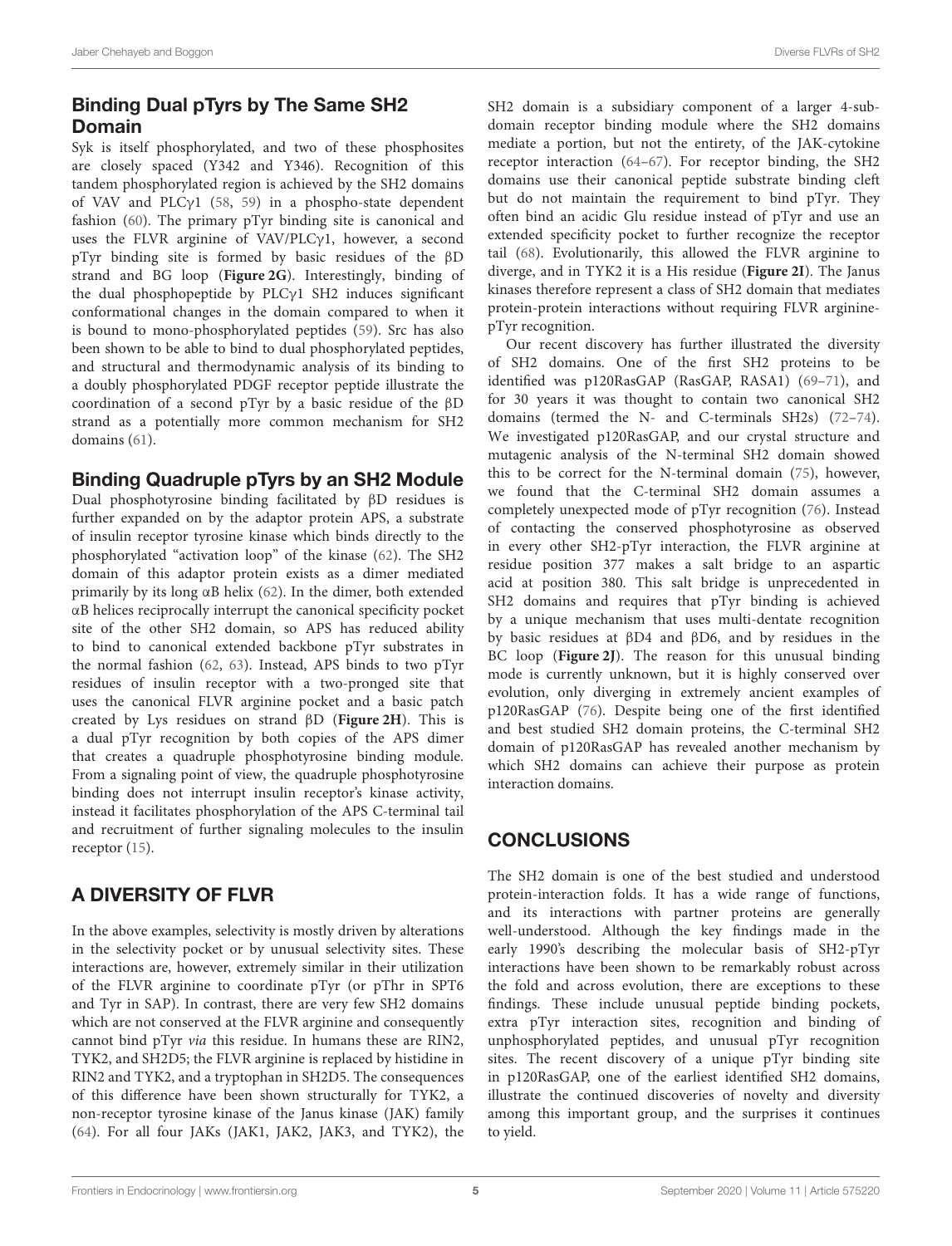# AUTHOR CONTRIBUTIONS

All authors listed have made a substantial, direct and intellectual contribution to the work, and approved it for publication.

## FUNDING

This research was partially funded by Mr. Morton and Mrs. Maggie Rosenfeld, the Rosenfeld Science Scholarship and the Yale

#### **REFERENCES**

- <span id="page-5-0"></span>1. Sadowski I, Stone JC, Pawson T. A noncatalytic domain conserved among cytoplasmic protein-tyrosine kinases modifies the kinase function and transforming activity of Fujinami sarcoma virus P130gag-fps. Mol Cell Biol. (1986) 6:4396–408. doi: [10.1128/MCB.6.12.4396](https://doi.org/10.1128/MCB.6.12.4396)
- <span id="page-5-2"></span>2. Pawson T. Specificity in signal transduction: from phosphotyrosine-SH2 domain interactions to complex cellular systems. Cell. (2004) 116:191– 203. doi: [10.1016/S0092-8674\(03\)01077-8](https://doi.org/10.1016/S0092-8674(03)01077-8)
- <span id="page-5-1"></span>3. Nash PD. Why modules matter. FEBS Lett. (2012) 586:2572– 4. doi: [10.1016/j.febslet.2012.04.049](https://doi.org/10.1016/j.febslet.2012.04.049)
- <span id="page-5-3"></span>4. Pawson T, Gish G. SH2 and SH3 domains: from structure to function. Cell. (1992) 71:359–62. doi: [10.1016/0092-8674\(92\)90504-6](https://doi.org/10.1016/0092-8674(92)90504-6)
- <span id="page-5-4"></span>5. Schlessinger J, Lemmon MA. SH2 and PTB domains in tyrosine kinase signaling. Sci STKE. (2003) 2003:RE12. doi: [10.1126/stke.2003.191.re12](https://doi.org/10.1126/stke.2003.191.re12)
- 6. Liu BA, Jablonowski K, Raina M, Arce M, Pawson T, Nash PD. The human and mouse complement of SH2 domain proteins-establishing the boundaries of phosphotyrosine signaling. Mol Cell. (2006) 22:851– 68. doi: [10.1016/j.molcel.2006.06.001](https://doi.org/10.1016/j.molcel.2006.06.001)
- <span id="page-5-29"></span>7. Liu BA, Engelmann BW, Nash PD. The language of SH2 domain interactions defines phosphotyrosine-mediated signal transduction. FEBS Lett. (2012) 586:2597–605. doi: [10.1016/j.febslet.2012.04.054](https://doi.org/10.1016/j.febslet.2012.04.054)
- <span id="page-5-5"></span>8. Kaneko T, Huang H, Cao X, Li X, Li C, Voss C, et al. Superbinder SH2 domains act as antagonists of cell signaling. Sci Signal. (2012) 5:ra68. doi: [10.1126/scisignal.2003021](https://doi.org/10.1126/scisignal.2003021)
- <span id="page-5-6"></span>9. Shah NH, Amacher JF, Nocka LM, Kuriyan J. The src module: an ancient scaffold in the evolution of cytoplasmic tyrosine kinases. Crit Rev Biochem Mol Biol. (2018) 53:535–63. doi: [10.1080/10409238.2018.1495173](https://doi.org/10.1080/10409238.2018.1495173)
- <span id="page-5-7"></span>10. Pawson T. Protein modules and signalling networks. Nature. (1995) 373:573– 80. doi: [10.1038/373573a0](https://doi.org/10.1038/373573a0)
- <span id="page-5-8"></span>11. Schaffhausen B. SH2 domain structure and function. Biochim Biophys Acta. (1996) 1242:61–75. doi: [10.1016/0304-419X\(95\)00004-Y](https://doi.org/10.1016/0304-419X(95)00004-Y)
- <span id="page-5-27"></span>12. Bradshaw JM, Waksman G. Molecular recognition by SH2 domains. Adv Protein Chem. (2002) 61:161–210. doi: [10.1016/S0065-3233\(02\)61005-8](https://doi.org/10.1016/S0065-3233(02)61005-8)
- <span id="page-5-9"></span>13. Waksman G, Kuriyan J. Structure and specificity of the SH2 domain. Cell. (2004) 116 (2 Suppl.):S45–8. doi: [10.1016/S0092-8674\(04\)00043-1](https://doi.org/10.1016/S0092-8674(04)00043-1)
- <span id="page-5-10"></span>14. Matsuda M, Mayer BJ, Fukui Y, Hanafusa H. Binding of transforming protein, P47gag-crk, to a broad range of phosphotyrosine-containing proteins. Science. (1990) 248:1537–9. doi: [10.1126/science.1694307](https://doi.org/10.1126/science.1694307)
- <span id="page-5-11"></span>15. Hubbard SR. The insulin receptor: both a prototypical and atypical receptor tyrosine kinase. Cold Spring Harb Perspect Biol. (2013) 5:a008946. doi: [10.1101/cshperspect.a008946](https://doi.org/10.1101/cshperspect.a008946)
- 16. Lemmon MA, Schlessinger J. Cell signaling by receptor tyrosine kinases. Cell. (2010) 141:1117–34. doi: [10.1016/j.cell.2010.06.011](https://doi.org/10.1016/j.cell.2010.06.011)
- 17. Schindler C, Levy DE, Decker T. JAK-STAT signaling: from interferons to cytokines. J Biol Chem. [\(2007\) 282:20059–63. doi: 10.1074/jbc.R700](https://doi.org/10.1074/jbc.R700016200) 016200
- <span id="page-5-12"></span>18. Anderson D, Koch CA, Grey L, Ellis C, Moran MF, Pawson T. Binding of SH2 domains of phospholipase C gamma 1, GAP, and Src to activated growth factor receptors. Science. [\(1990\) 250:979–82. doi: 10.1126/science.](https://doi.org/10.1126/science.2173144) 2173144
- <span id="page-5-13"></span>19. Matsuda M, Mayer BJ, Hanafusa H. Identification of domains of the v-crk oncogene product sufficient for association with phosphotyrosine-containing proteins. Mol Cell Biol. (1991) 11:1607–13. doi: [10.1128/MCB.11.3.1607](https://doi.org/10.1128/MCB.11.3.1607)

College Dean's Office to RJ, and by NIH Grants R01GM102262 and R01NS117609, and American Heart Association Grant 19IPLOI34740007 to TB.

## ACKNOWLEDGMENTS

We wish to thank Amy Stiegler Wyler for helpful comments and discussions.

- <span id="page-5-15"></span>20. Songyang Z, Shoelson SE, Chaudhuri M, Gish G, Pawson T, Haser WG, et al. SH2 domains recognize specific phosphopeptide sequences. Cell. (1993) 72:767–78. doi: [10.1016/0092-8674\(93\)90404-E](https://doi.org/10.1016/0092-8674(93)90404-E)
- <span id="page-5-20"></span>21. Huang H, Li L, Wu C, Schibli D, Colwill K, Ma S, et al. Defining the specificity space of the human SRC homology 2 domain. Mol Cell Proteomics. (2008) 7:768–84. doi: [10.1074/mcp.M700312-MCP200](https://doi.org/10.1074/mcp.M700312-MCP200)
- <span id="page-5-14"></span>22. Songyang Z, Shoelson SE, McGlade J, Olivier P, Pawson T, Bustelo XR, et al. Specific motifs recognized by the SH2 domains of Csk 3BP2, fps/fes, Grb-2, HCP, SHC, Syk and Vav. Mol Cell Biol. (1994) 14:2777– 85. doi: [10.1128/MCB.14.4.2777](https://doi.org/10.1128/MCB.14.4.2777)
- <span id="page-5-16"></span>23. Hidaka M, Homma Y, Takenawa T. Highly conserved eight amino acid sequence in SH2 is important for recognition of phosphotyrosine site. Biochem Biophys Res Commun. (1991) 180:1490–7. doi: [10.1016/S0006-291X\(05\)81364-6](https://doi.org/10.1016/S0006-291X(05)81364-6)
- <span id="page-5-17"></span>24. Booker GW, Breeze AL, Downing AK, Panayotou G, Gout I, Waterfield MD, et al. Structure of SH2 domain of the p85a subunit of [phosphatidylinositol-3-OH kinase.](https://doi.org/10.1038/358684a0) Nature. (1992) 358:684–7. doi: 10.1038/ 358684a0
- <span id="page-5-28"></span>25. Waksman G, Kominos D, Robertson SC, Pant N, Baltimore D, Birge RB, et al. Crystal structure of the phosphotyrosine recognition domain SH2 of v-src complexed with tyrosine-phosphorylated peptides. Nature. (1992) 358:646–53. doi: [10.1038/358646a0](https://doi.org/10.1038/358646a0)
- <span id="page-5-19"></span>26. Waksman G, Shoelson SE, Pant N, Cowburn D, Kuriyan J. Binding of a high affinity phosphotyrosyl peptide to the Src SH2 domain: crystal structures of the complexed and peptide-free forms. Cell. (1993) 72:779– 90. doi: [10.1016/0092-8674\(93\)90405-F](https://doi.org/10.1016/0092-8674(93)90405-F)
- 27. Overduin M, Rios CB, Mayer BJ, Baltimore D, Cowburn D. Threedimensional solution structure of the src homology 2 domain of c-abl. Cell. (1992) 70:697–704. doi: [10.1016/0092-8674\(92\)90437-H](https://doi.org/10.1016/0092-8674(92)90437-H)
- <span id="page-5-18"></span>28. Eck MJ, Shoelson SE, Harrison SC. Recognition of a high-affinity phosphotyrosyl peptide by the Src homology-2 domain of p56<sup>lck</sup>. Nature. (1993) 362:87–91. doi: [10.1038/362087a0](https://doi.org/10.1038/362087a0)
- <span id="page-5-21"></span>29. Kaneko T, Huang H, Zhao B, Li L, Liu H, Voss CK, et al. Loops govern SH2 domain specificity by controlling access to binding pockets. Sci Signal. (2010) 3:ra34. doi: [10.1126/scisignal.2000796](https://doi.org/10.1126/scisignal.2000796)
- <span id="page-5-22"></span>30. Liu BA, Shah E, Jablonowski K, Stergachis A, Engelmann B, Nash PD. The SH2 domain-containing proteins in 21 species establish the provenance and scope of phosphotyrosine signaling in eukaryotes. Sci Signal. (2011) 4:ra83. doi: [10.1126/scisignal.2002105](https://doi.org/10.1126/scisignal.2002105)
- <span id="page-5-23"></span>31. Liu BA, Nash PD. Evolution of SH2 domains and phosphotyrosine signalling networks. Philos Trans R Soc Lond B Biol Sci. (2012) 367:2556– 73. doi: [10.1098/rstb.2012.0107](https://doi.org/10.1098/rstb.2012.0107)
- <span id="page-5-24"></span>32. Sun M, Lariviere L, Dengl S, Mayer A, Cramer P. A tandem SH2 domain in transcription elongation factor Spt6 binds the phosphorylated RNA polymerase II C-terminal repeat domain (CTD). J Biol Chem. (2010) 285:41597–603. doi: [10.1074/jbc.M110.144568](https://doi.org/10.1074/jbc.M110.144568)
- <span id="page-5-25"></span>33. Kaneko T, Stogios PJ, Ruan X, Voss C, Evdokimova E, Skarina T, et al. Identification and characterization of a large family of superbinding bacterial SH2 domains. Nat Commun. [\(2018\) 9:4549. doi: 10.1038/s41467-018-](https://doi.org/10.1038/s41467-018-06943-2) 06943-2
- <span id="page-5-26"></span>34. Gomez-Valero L, Rusniok C, Cazalet C, Buchrieser C. Comparative and functional genomics of legionella identified eukaryotic like proteins as key players in host-pathogen interactions. Front Microbiol. (2011) 2:208. doi: [10.3389/fmicb.2011.00208](https://doi.org/10.3389/fmicb.2011.00208)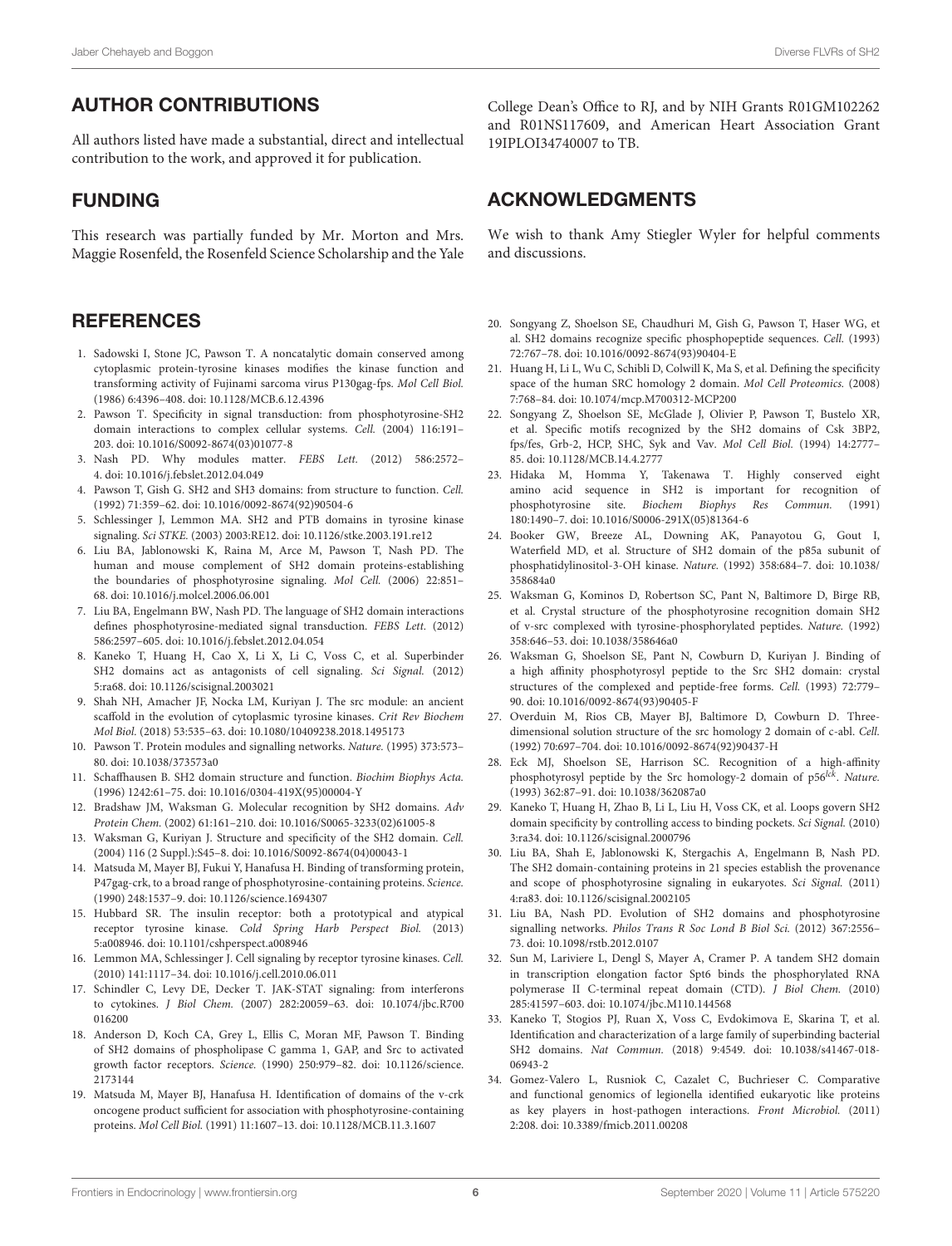- <span id="page-6-0"></span>35. Waksman G, Kumaran S, Lubman O. SH2 domains: role, structure and implications for molecular medicine. Expert Rev Mol Med. (2004) 6:1– 18. doi: [10.1017/S1462399404007331](https://doi.org/10.1017/S1462399404007331)
- <span id="page-6-1"></span>36. Bradshaw JM, Mitaxov V, Waksman G. Investigation of phosphotyrosine recognition by the SH2 domain of the Src kinase. J Mol Biol. (1999) 293:971– 85. doi: [10.1006/jmbi.1999.3190](https://doi.org/10.1006/jmbi.1999.3190)
- <span id="page-6-2"></span>37. Bibbins KB, Boeuf H, Varmus HE. Binding of the Src SH2 domain to phosphopeptides is determined by residues in both the SH2 domain and the phosphopeptides. Mol Cell Biol. (1993) 13:7278–87. doi: [10.1128/MCB.13.12.7278](https://doi.org/10.1128/MCB.13.12.7278)
- <span id="page-6-3"></span>38. Mayer BJ, Jackson PK, Van ER, Baltimore D. Point mutations in the abl SH2 domain coordinately impair phosphotyrosine binding in vitro and transforming activity in vivo. Mol Cell Biol. (1992) 12:609– 18. doi: [10.1128/MCB.12.2.609](https://doi.org/10.1128/MCB.12.2.609)
- <span id="page-6-4"></span>39. Bae JH, Lew ED, Yuzawa S, Tome F, Lax I, Schlessinger J. The selectivity of receptor tyrosine kinase signaling is controlled by a secondary SH2 domain binding site. Cell. (2009) 138:514–24. doi: [10.1016/j.cell.2009.05.028](https://doi.org/10.1016/j.cell.2009.05.028)
- <span id="page-6-5"></span>40. Chan B, Lanyi A, Song HK, Griesbach J, Simarro-Grande M, Poy F, et al. SAP couples fyn to SLAM immune receptors. Nat Cell Biol. (2003) 5:155– 60. doi: [10.1038/ncb920](https://doi.org/10.1038/ncb920)
- <span id="page-6-6"></span>41. Sdano MA, Fulcher JM, Palani S, Chandrasekharan MB, Parnell TJ, Whitby FG, et al. A novel SH2 recognition mechanism recruits Spt6 to the doubly phosphorylated RNA polymerase II linker at sites of transcription. Elife. (2017) 6:e28723. doi: [10.7554/eLife.28723](https://doi.org/10.7554/eLife.28723)
- <span id="page-6-7"></span>42. Diebold ML, Loeliger E, Koch M, Winston F, Cavarelli J, Romier C. Noncanonical tandem SH2 enables interaction of elongation factor Spt6 with RNA polymerase II. J Biol Chem. (2010) 285:38389–98. doi: [10.1074/jbc.M110.146696](https://doi.org/10.1074/jbc.M110.146696)
- <span id="page-6-8"></span>43. Liu H, Huang H, Voss C, Kaneko T, Qin WT, Sidhu S, et al. Surface loops in a single SH2 domain are capable of encoding the spectrum of specificity of the SH2 Family. Mol Cell Proteomics. (2019) 18:372– 82. doi: [10.1074/mcp.RA118.001123](https://doi.org/10.1074/mcp.RA118.001123)
- <span id="page-6-9"></span>44. Bradshaw JM, Grucza RA, Ladbury JE, Waksman G. Probing the "twopronged plug two-holed socket" model for the mechanism of binding of the Src SH2 domain to phosphotyrosyl peptides: a thermodynamic study. Biochemistry. (1998) 37:9083–90. doi: [10.1021/bi973147k](https://doi.org/10.1021/bi973147k)
- <span id="page-6-10"></span>45. McKercher MA, Guan X, Tan Z, Wuttke DS. Multimodal recognition of diverse peptides by the C-terminal SH<sup>2</sup> domain of phospholipase c-gamma1 protein. Biochemistry. [\(2017\) 56:2225–37. doi: 10.1021/acs.biochem.7b](https://doi.org/10.1021/acs.biochem.7b00023) 00023
- <span id="page-6-11"></span>46. Inaba S, Numoto N, Ogawa S, Morii H, Ikura T, Abe R, et al. Crystal structures and thermodynamic analysis reveal distinct mechanisms of CD28 phosphopeptide binding to the src homology 2 (SH2) domains of three adaptor proteins. J Biol Chem. (2017) 292:1052–60. doi: [10.1074/jbc.M116.755173](https://doi.org/10.1074/jbc.M116.755173)
- 47. Ogura K, Tsuchiya S, Terasawa H, Yuzawa S, Hatanaka H, Mandiyan V, et al. Solution structure of the SH2 domain of Grb2 complexed with the Shc-derived phosphotyrosine-containing peptide. J Mol Biol. (1999) 289:439– 45. doi: [10.1006/jmbi.1999.2792](https://doi.org/10.1006/jmbi.1999.2792)
- <span id="page-6-12"></span>48. Rahuel J, Gay B, Erdmann D, Strauss A, Garcia-Echeverria C, Furet P, et al. Structural basis for specificity of Grb2-SH2 revealed by a novel ligand binding mode. Nat Struct Biol. (1996) 3:586–9. doi: [10.1038/nsb0796-586](https://doi.org/10.1038/nsb0796-586)
- <span id="page-6-13"></span>49. Granum S, Sundvold-Gjerstad V, Gopalakrishnan RP, Berge T, Koll L, Abrahamsen G, et al. The kinase Itk and the adaptor TSAd change the specificity of the kinase Lck in T cells by promoting the phosphorylation of Tyr192. Sci Signal. (2014) 7:ra118. doi: [10.1126/scisignal.2005384](https://doi.org/10.1126/scisignal.2005384)
- 50. Courtney AH, Amacher JF, Kadlecek TA, Mollenauer MN, Au-Yeung BB, Kuriyan J, et al. A phosphosite within the SH2 domain of lck regulates its activation by CD45. Mol Cell. (2017) 67:498–511.e6. doi: [10.1016/j.molcel.2017.06.024](https://doi.org/10.1016/j.molcel.2017.06.024)
- <span id="page-6-14"></span>51. Jin LL, Wybenga-Groot LE, Tong J, Taylor P, Minden MD, Trudel S, et al. Tyrosine phosphorylation of the Lyn Src homology 2 (SH2) domain modulates its binding affinity and specificity. Mol Cell Proteomics. (2015) 14:695–706. doi: [10.1074/mcp.M114.044404](https://doi.org/10.1074/mcp.M114.044404)
- <span id="page-6-15"></span>52. Poy F, Yaffe MB, Sayos J, Saxena K, Morra M, Sumegi J, et al. Crystal structures of the XLP protein SAP reveal a class of SH2 domains with extended, phosphotyrosine-independent sequence recognition. Mol Cell. (1999) 4:555– 61. doi: [10.1016/S1097-2765\(00\)80206-3](https://doi.org/10.1016/S1097-2765(00)80206-3)
- <span id="page-6-16"></span>53. Hwang PM, Li C, Morra M, Lillywhite J, Muhandiram DR, Gertler F, et al. A "three-pronged" binding mechanism for the SAP/SH2D1A SH2 domain: structural basis and relevance to the XLP syndrome. Embo J. (2002) 21:314– 23. doi: [10.1093/emboj/21.3.314](https://doi.org/10.1093/emboj/21.3.314)
- <span id="page-6-17"></span>54. Au-Yeung BB, Deindl S, Hsu LY, Palacios EH, Levin SE, Kuriyan J, et al. The structure, regulation, and function of ZAP-70. Immunol Rev. (2009) 228:41–57. doi: [10.1111/j.1600-065X.2008.00753.x](https://doi.org/10.1111/j.1600-065X.2008.00753.x)
- <span id="page-6-18"></span>55. Au-Yeung BB, Shah NH, Shen L, Weiss A. ZAP-70 in signaling, biology, and disease. Annu Rev Immunol. (2018) 36:127– 56. doi: [10.1146/annurev-immunol-042617-053335](https://doi.org/10.1146/annurev-immunol-042617-053335)
- <span id="page-6-19"></span>56. Hatada MH, Lu X, Laird ER, Green J, Morgenstern JP, Lou M, et al. Molecular basis for the interaction of the protein tyrosine kinase ZAP-70 with the T-cell receptor. Nature. (1995) 377:32–8. doi: [10.1038/377032a0](https://doi.org/10.1038/377032a0)
- <span id="page-6-20"></span>57. Yan Q, Barros T, Visperas PR, Deindl S, Kadlecek TA, Weiss A, et al. Structural basis for activation of ZAP-70 by phosphorylation of the SH2-kinase linker. Mol Cell Biol. (2013) 33:2188–201. doi: [10.1128/MCB.01637-12](https://doi.org/10.1128/MCB.01637-12)
- <span id="page-6-21"></span>58. Chen CH, Martin VA, Gorenstein NM, Geahlen RL, Post CB. Two closely spaced tyrosines regulate NFAT signaling in B cells via Syk association with Vav. Mol Cell Biol. (2011) 31:2984–96. doi: [10.1128/MCB.05043-11](https://doi.org/10.1128/MCB.05043-11)
- <span id="page-6-22"></span>59. Groesch TD, Zhou F, Mattila S, Geahlen RL, Post CB. Structural basis for the requirement of two phosphotyrosine residues in signaling mediated by Syk tyrosine kinase. J Mol Biol. (2006) 356:1222–36. doi: [10.1016/j.jmb.2005.11.095](https://doi.org/10.1016/j.jmb.2005.11.095)
- <span id="page-6-23"></span>60. Chen CH, Piraner D, Gorenstein NM, Geahlen RL C. Beth post: differential recognition of syk-binding sites by each of the two phosphotyrosinebinding pockets of the Vav SH2 domain. Biopolymers. (2013) 99:897– 907. doi: [10.1002/bip.22371](https://doi.org/10.1002/bip.22371)
- <span id="page-6-24"></span>61. Lubman OY, Waksman G. Structural and thermodynamic basis for the interaction of the Src SH2 domain with the activated form of the PDGF betareceptor. J Mol Biol. (2003) 328:655–68. doi: [10.1016/S0022-2836\(03\)00344-9](https://doi.org/10.1016/S0022-2836(03)00344-9)
- <span id="page-6-25"></span>62. Hu J, Liu J, Ghirlando R, Saltiel AR, Hubbard SR. Structural basis for recruitment of the adaptor protein APS to the activated insulin receptor. Mol Cell. (2003) 12:1379–89. doi: [10.1016/S1097-2765\(03\)00487-8](https://doi.org/10.1016/S1097-2765(03)00487-8)
- <span id="page-6-26"></span>63. Hu J, Hubbard SR. Structural basis for phosphotyrosine recognition by the Src homology-2 domains of the adapter proteins SH2-B and APS. J Mol Biol. (2006) 361:69–79. doi: [10.1016/j.jmb.2006.05.070](https://doi.org/10.1016/j.jmb.2006.05.070)
- <span id="page-6-27"></span>64. Wallweber HJ, Tam C, Franke Y, Starovasnik MA, Lupardus PJ. Structural basis of recognition of interferon-alpha receptor by tyrosine kinase 2. Nat Struct Mol Biol. (2014) 21:443–8. doi: [10.1038/nsmb.2807](https://doi.org/10.1038/nsmb.2807)
- 65. Zhang D, Wlodawer A, Lubkowski J. Crystal structure of a complex of the intracellular domain of interferon lambda receptor 1 (IFNLR1) and the FERM/SH2 domains of human JAK1. J Mol Biol. (2016) 428:4651– 68. doi: [10.1016/j.jmb.2016.10.005](https://doi.org/10.1016/j.jmb.2016.10.005)
- 66. Ferrao R, Wallweber HJ, Ho H, Tam C, Franke Y, Quinn J, et al. The structural basis for class ii cytokine receptor recognition by JAK1. Structure. (2016) 24:897–905. doi: [10.1016/j.str.2016.03.023](https://doi.org/10.1016/j.str.2016.03.023)
- <span id="page-6-28"></span>67. McNally R, Toms AV, Eck MJ. Crystal structure of the FERM-SH2 module of human Jak2. PLoS ONE. (2016) 11:e0156218. doi: [10.1371/journal.pone.0156218](https://doi.org/10.1371/journal.pone.0156218)
- <span id="page-6-29"></span>68. Ferrao R, Lupardus PJ. The Janus Kinase (JAK) FERM and SH2 Domains: bringing specificity to JAK-Receptor interactions. Front Endocrinol. (2017) 8:71. doi: [10.3389/fendo.2017.00071](https://doi.org/10.3389/fendo.2017.00071)
- <span id="page-6-30"></span>69. Trahey M, McCormick F. A cytoplasmic protein stimulates normal N-ras p21 GTPase, but does not affect oncogenic mutants. Science. (1987) 238:542– 5. doi: [10.1126/science.2821624](https://doi.org/10.1126/science.2821624)
- 70. Vogel US, Dixon RA, Schaber MD, Diehl RE, Marshall MS, Scolnick EM, et al. Cloning of bovine GAP and its interaction with oncogenic ras p21. Nature. (1988) 335:90–3. doi: [10.1038/335090a0](https://doi.org/10.1038/335090a0)
- <span id="page-6-31"></span>71. Trahey M, Wong G, Halenbeck R, Rubinfeld B, Martin GA, Ladner M, et al. Molecular cloning of two types of GAP complementary DNA from human placenta. Science. (1988) 242:1697–700. doi: [10.1126/science.3201259](https://doi.org/10.1126/science.3201259)
- <span id="page-6-32"></span>72. Pamonsinlapatham P, Hadj-Slimane R, Lepelletier Y, Allain B, Toccafondi M, Garbay C, et al. p120-Ras GTPase activating protein (RasGAP): a multi-interacting protein in downstream signaling. Biochimie. (2009) 91:320– 8. doi: [10.1016/j.biochi.2008.10.010](https://doi.org/10.1016/j.biochi.2008.10.010)
- 73. McCormick F, Adari H, Trahey M, Halenbeck R, Koths K, Martin GA, et al. Interaction of ras p21 proteins with GTPase activating protein. Cold Spring Harb Symp Quant Biol. (1988) 53:849–54. doi: [10.1101/SQB.1988.053.01.097](https://doi.org/10.1101/SQB.1988.053.01.097)